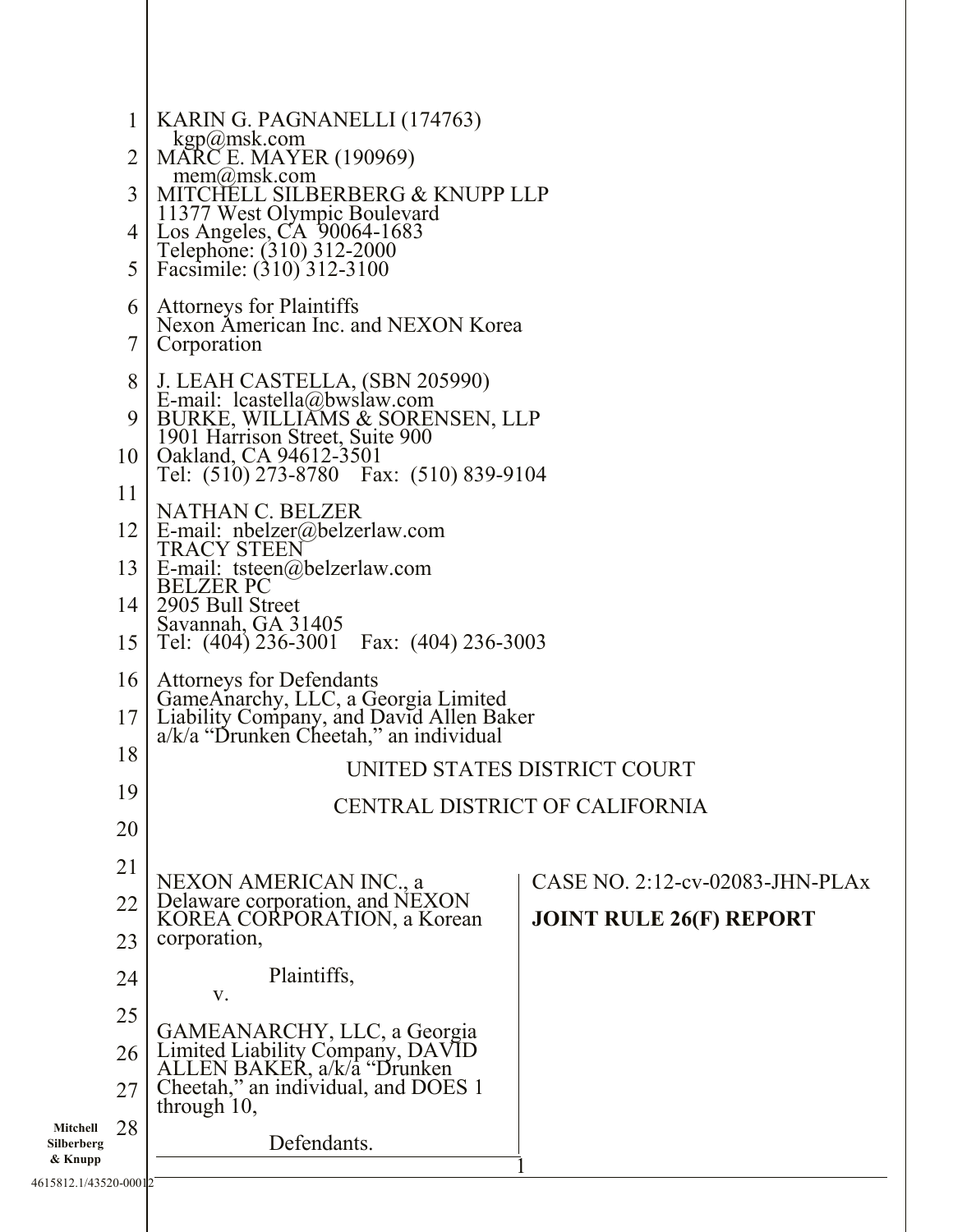1 2 3 Pursuant to Rule 26(f) of the Federal Rules of Civil Procedure, Central District Local Rule 26-1, and the Court's April 5, 2012 Order (Doc. 11), the parties hereby present their Joint Rule 26(f) Report as follows:

I. Rule 26(F) Topics

5

4

## A. Statements of the Case.

6 7 8 9 10 11 This is an action for copyright infringement, violation of the DMCA, and related claims brought by Plaintiffs Nexon America, Inc. and NEXON Korea Corporation (collectively, "Nexon") against certain parties, including Defendants Game Anarchy, LLC, and David Baker (collectively, "Game Anarchy") based on Game Anarchy's software products and online service in connection with Nexon's online video game, "Combat Arms."

12 13 14 15 16 17 18 19 20 21 22 Nexon's contentions: Nexon alleges that it owns the copyrights and/or certain exclusive rights in the computer game "Combat Arms." Nexon alleges that Game Anarchy is the owner and operator of a service known as "Game Anarchy," available via Game Anarchy's website, located at the domain name <gameanarchy.com>. In particular, Nexon alleges that GameAnarchy allows players to manipulate and alter the Combat Arms game in various respects, without Nexon's authorization. Nexon alleges that the Game Anarchy's conduct constitutes copyright infringement, inducement to infringe copyrights, contributory copyright infringement, and vicarious copyright infringement. Nexon further alleges that GameAnarchy circumvents an anti-hacking technology used in Combat Arms known as "HackShield."

23 24 25 26 27 Finally, Nexon alleges that Game Anarchy has violated Nexon's contracts with its users and thus Game Anarchy is engaged in interference with these contracts. Nexon alleges that Game Anarchy's actions have caused significant harm to Nexon and its products, and Game Anarchy has profited from such actions.

Mitchell Silberberg & Knupp 28 ///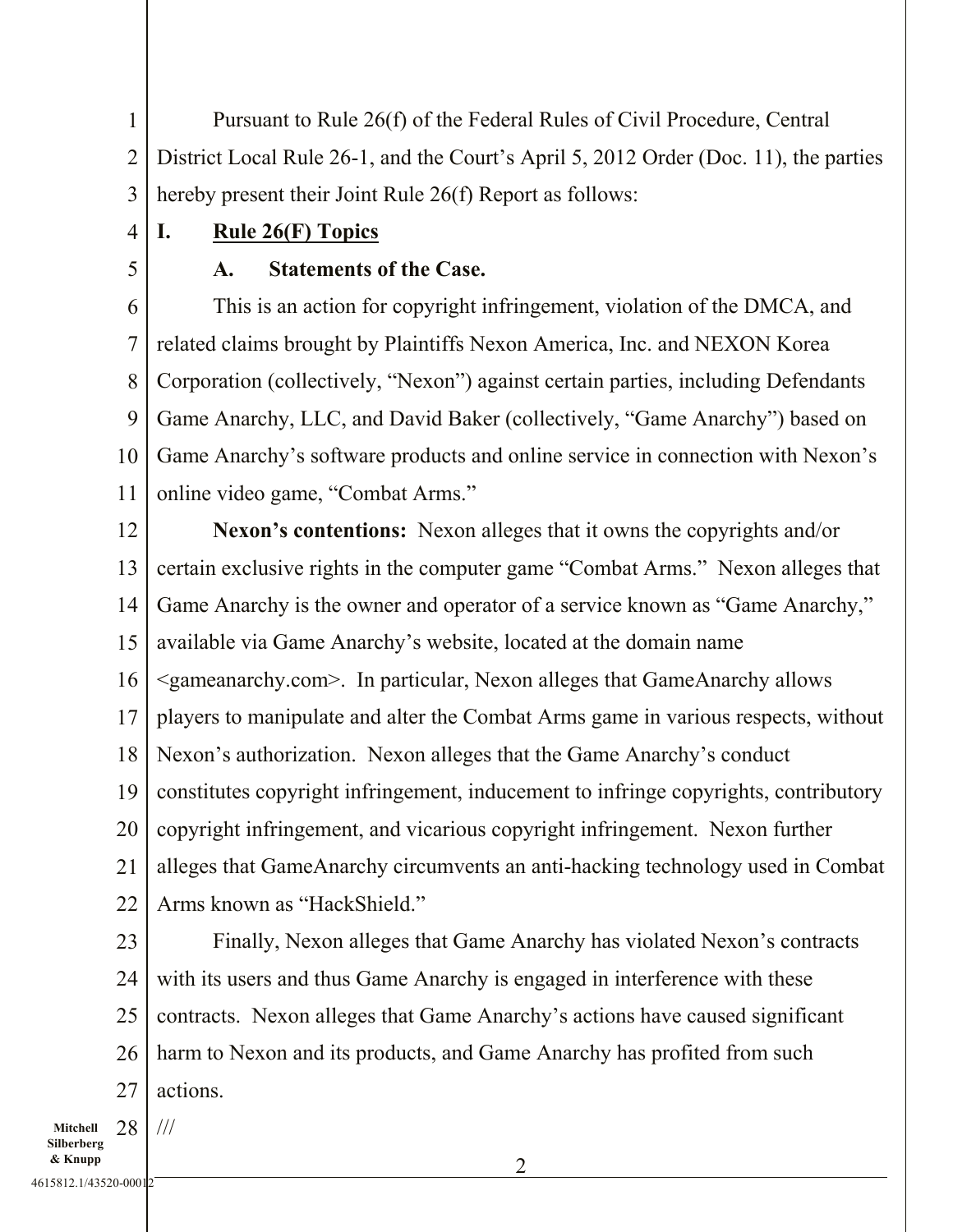1 2 3 4 5 6 7 Game Anarchy's contentions: Game Anarchy contends that its products and services do not constitute copyright infringement, inducement to infringe copyrights, contributory copyright infringement, or vicarious copyright infringement. Game Anarchy also asserts that, to the extent the third-party "HackShield" software used by Nexon contains measures to prevent access to "Combat Arms," Game Anarchy has not circumvented those measures, or provided others with a means of doing so.

8 9 10 11 Game Anarchy disputes the existence of the contract on which Nexon's breach of contract claim is premised and asserts that it has not undertaken any actions that would give rise to the breach of contract or intentional interference with contract claims asserted by Nexon.

12 13 14 15 16 Game Anarchy has asserted several affirmative defenses, including failure to state a claim, lack of personal jurisdiction, improper venue, failure to register copyrights and lack of ownership of copyrights, fair use, defenses under the DMCA, and preemption. Finally, Game Anarchy also contends that it has not taken any action that has significantly harmed Nexon.

17

### B. Subject Matter Jurisdiction

18 19 20 21 22 23 24 This Court has subject matter jurisdiction over Nexon's claims for copyright infringement and violation of the DMCA pursuant to 28 U.S.C. §§ 1331 and 1338(a). Pursuant to 28 U.S.C. § 1367, this Court has supplemental jurisdiction over Nexon's state law claims for breach of contract, intentional interference with contract, and unfair competition in that those claims are so related to Nexon's claims under the Copyright Act and DMCA as to be part of the same case or controversy.

25

### C. Legal Issues

26

The key legal issues in this action are:

Mitchell Silberberg 27 28 whether Game Anarchy's actions constitute either direct or secondary copyright infringement;

4615812.1/43520-00012

& Knupp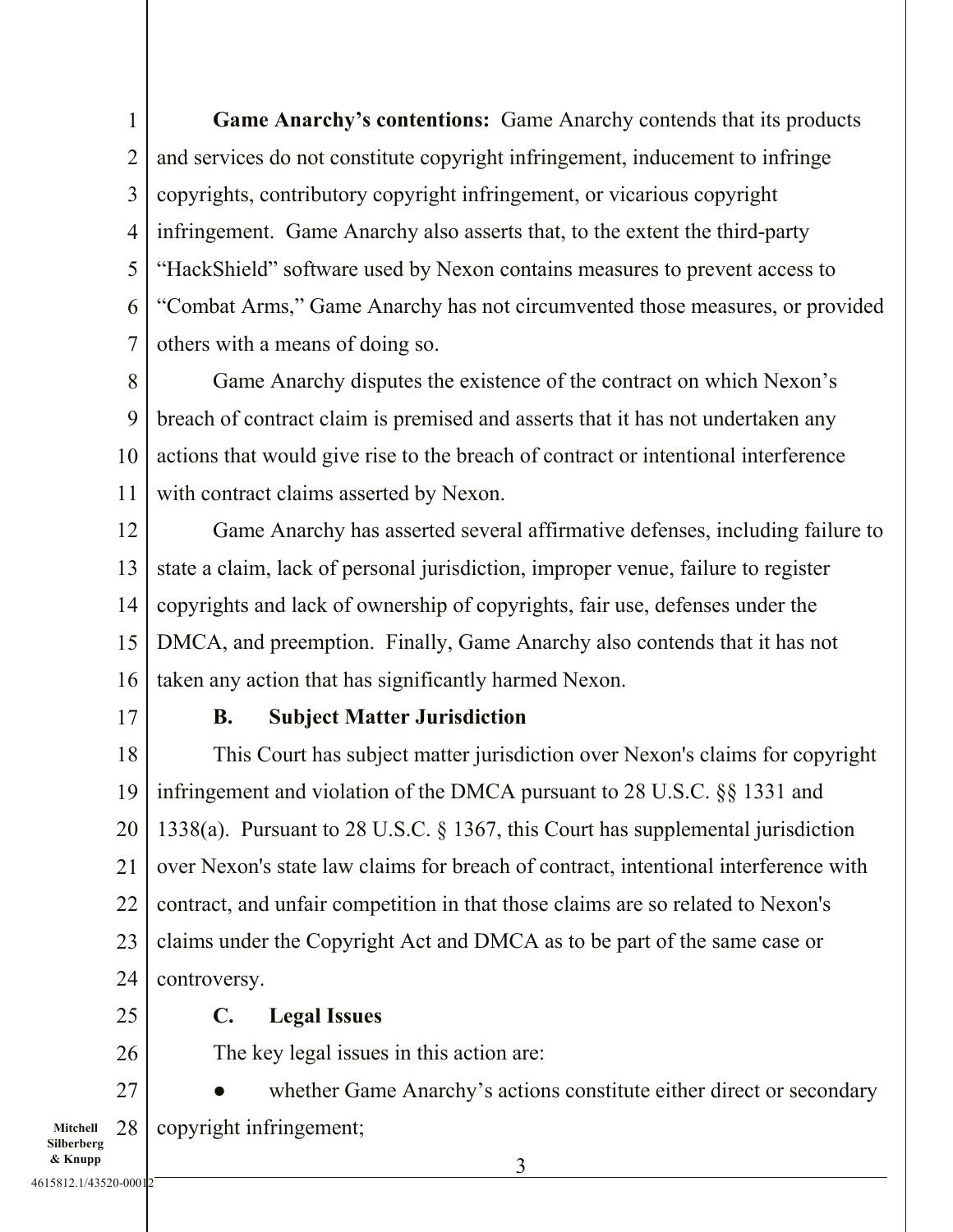|                        | $\mathbf{1}$   | whether Game Anarchy's products unlawfully circumvent Nexon's                         |  |  |
|------------------------|----------------|---------------------------------------------------------------------------------------|--|--|
|                        | $\overline{2}$ | technological protection measures (including "HackShield") under 17 U.S.C. §          |  |  |
|                        | 3              | 1201(a)(1);                                                                           |  |  |
|                        | 4              | Whether Game Anarchy's actions constitute a breach of Nexon's                         |  |  |
|                        | 5              | "Terms of Use" and "End User License Agreement," or intentional interference          |  |  |
|                        | 6              | with those agreements; and                                                            |  |  |
|                        | $\tau$         | Whether Game Anarchy's actions constitute unfair competition under                    |  |  |
|                        | 8              | California Business and Professions Code § 17200.                                     |  |  |
|                        | 9              | The parties do not believe this case presents any unusual legal issues.               |  |  |
|                        | 10             | Parties, Evidence, etc.<br>D.                                                         |  |  |
|                        | 11             | Parties                                                                               |  |  |
|                        | 12             | The Plaintiffs in this action are Nexon America, Inc., and NEXON Korea                |  |  |
|                        | 13             | Corporation.                                                                          |  |  |
|                        | 14             | Defendants are Game Anarchy, LLC, and David Allen Baker.                              |  |  |
|                        | 15             | Nexon's Complaint also names Does 1 through 10 as defendants. Does 1                  |  |  |
|                        | 16             | through 10 are unidentified at this time, but Nexon believes Does 1 through 10 are    |  |  |
|                        | 17             | administrators or moderators of the Game Anarchy website, developers of the           |  |  |
|                        | 18             | products at issue in this lawsuit, or otherwise participated in the unlawful acts set |  |  |
|                        |                | 19   forth in Nexon's Complaint. Does 1 through 10 are not parties to this joint      |  |  |
|                        | 20             | statement.                                                                            |  |  |
|                        | 21             | <b>Percipient Witnesses</b>                                                           |  |  |
|                        | 22             | The parties presently anticipate the following percipient witnesses:                  |  |  |
|                        | 23             | David Allen Baker;                                                                    |  |  |
|                        | 24             | "Flamez," "Crojo" and other currently anonymous defendants;                           |  |  |
|                        | 25             | Witnesses regarding the operation and Nexon's use of the "HackShield"                 |  |  |
|                        | 26             | software;                                                                             |  |  |
|                        | 27             | Representatives of Nexon regarding Nexon's damages allegedly caused                   |  |  |
| Mitchell<br>Silberberg | 28             | by use of Game Anarchy's products and services;                                       |  |  |
| & Knupp                |                |                                                                                       |  |  |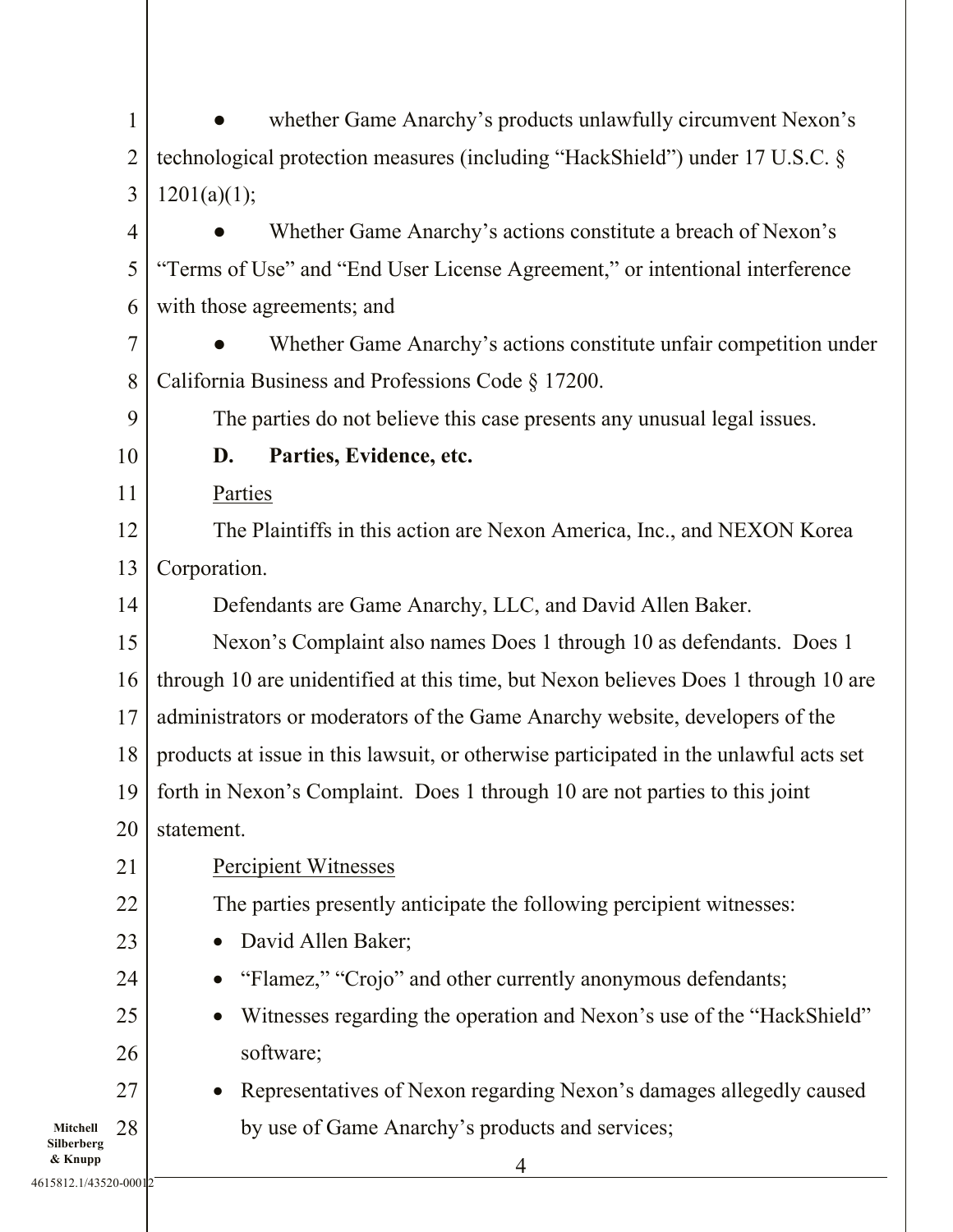|                        | $\mathbf{1}$                                              | Representatives of Nexon regarding its ownership of the copyright in               |  |  |
|------------------------|-----------------------------------------------------------|------------------------------------------------------------------------------------|--|--|
|                        | $\overline{2}$                                            | Combat Arms; and                                                                   |  |  |
|                        | 3                                                         | Representatives of third party payment services (PayPal, PaymentWall).             |  |  |
|                        | $\overline{4}$                                            | <b>Key Documents:</b>                                                              |  |  |
|                        | 5                                                         | The parties presently anticipate that the following key documents will be          |  |  |
|                        | 6                                                         | relevant to the instant lawsuit:                                                   |  |  |
|                        | 7                                                         | The Game Anarchy software products;                                                |  |  |
|                        | 8                                                         | The Game Anarchy website;                                                          |  |  |
|                        | 9                                                         | Nexon's "Terms of Use;"                                                            |  |  |
|                        | 10                                                        | Nexon's "End User License Agreement;"                                              |  |  |
|                        | 11<br>Source Code for the Game Anarchy software at issue; |                                                                                    |  |  |
|                        | 12                                                        | Documents reflecting the manner by which the Game Anarchy                          |  |  |
|                        | 13                                                        | software product works to establish whether and/or in what manner those products   |  |  |
|                        | 14                                                        | circumvent the "HackShield" software;                                              |  |  |
|                        | 15                                                        | Documents reflecting the manner by which the "HackShield" software                 |  |  |
|                        | 16                                                        | works to control access to the "Combat Arms" video game; and                       |  |  |
|                        | 17                                                        | Documents establishing ownership of the copyright in the "Combat"                  |  |  |
|                        | 18                                                        | Arms" game.                                                                        |  |  |
|                        | 19                                                        | GameAnarchy contends that key documents may include the source code for            |  |  |
|                        | 20                                                        | "HackShield" and/or "Combat Arms." Nexon contends that such documents are          |  |  |
|                        | 21                                                        | not relevant.                                                                      |  |  |
|                        | 22                                                        | Е.<br><b>Damages</b>                                                               |  |  |
|                        | 23                                                        | Nexon contends that it is entitled to the following measures of damages:           |  |  |
|                        | 24                                                        | Nexon's actual damages and Game Anarchy's profits for Game                         |  |  |
|                        | 25                                                        | Anarchy's alleged copyright infringement;                                          |  |  |
|                        | 26                                                        | Nexon's Actual damages and Game Anarchy's profits, or maximum                      |  |  |
|                        | 27                                                        | statutory damages of \$2500 per violation, for Game Anarchy's alleged violation of |  |  |
| Mitchell<br>Silberberg | 28                                                        | $/\!/ \!/$                                                                         |  |  |
| & Knupp                |                                                           | 5                                                                                  |  |  |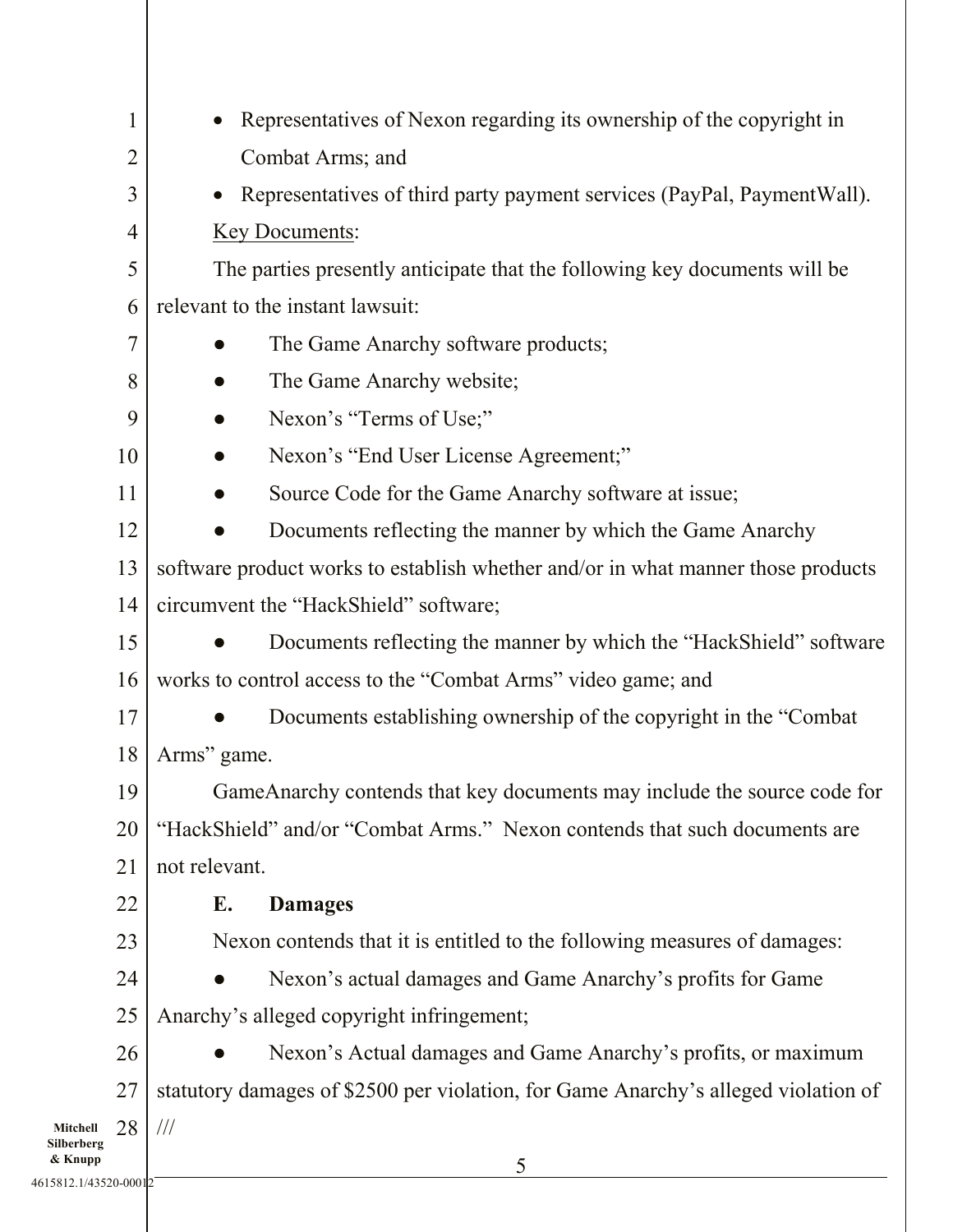|                                  | $\mathbf 1$    | the DMCA. The total amount of statutory damages will depend upon the number        |  |  |
|----------------------------------|----------------|------------------------------------------------------------------------------------|--|--|
|                                  | $\overline{2}$ | of distributions of the Game Anarchy software;                                     |  |  |
|                                  | 3              | Nexon's actual damages for Game Anarchy's alleged breach of                        |  |  |
|                                  | 4              | contract and intentional interference with contract;                               |  |  |
|                                  | 5              | Punitive Damages on Nexon's claim for intentional interference; and                |  |  |
|                                  | 6              | Attorneys' fees and costs.                                                         |  |  |
|                                  | 7              | Game Anarchy disputes each of these contentions.                                   |  |  |
|                                  | 8              | <b>Insurance</b><br>F.                                                             |  |  |
|                                  | 9              | No insurance is applicable to this dispute.                                        |  |  |
|                                  | 10             | G.<br><b>Motions</b>                                                               |  |  |
|                                  | 11             | Nexon may seek leave to amend its pleadings to add the true names and              |  |  |
|                                  | 12             | capacities of certain anonymous "Doe" defendants, including "Flamez" and           |  |  |
|                                  | 13             | "Crojo." Nexon also may file a motion for a preliminary injunction.                |  |  |
|                                  | 14             | Game Anarchy may file a motion to dismiss the Complaint due to lack of             |  |  |
|                                  | 15             | personal jurisdiction or improper venue.                                           |  |  |
|                                  | 16             | Η.<br><b>Manual for Complex Litigation</b>                                         |  |  |
|                                  | 17             | The parties do not believe any portion of the Manual For Complex Litigation        |  |  |
|                                  | 18             | should be utilized in this case.                                                   |  |  |
|                                  | 19             | I. Status of Discovery                                                             |  |  |
|                                  | 20             | On March 29, 2012, Nexon received leave of court to conduct some limited           |  |  |
|                                  | 21             | third party-discovery designed to elicit the identity and contact information for  |  |  |
|                                  | 22             | certain of the unidentified "Doe" defendants in this action. Nexon has served some |  |  |
|                                  | 23             | third-party discovery pursuant to the Court's order. Full Responses have not yet   |  |  |
|                                  | 24             | been received.                                                                     |  |  |
|                                  | 25             | On April 17, Nexon served its first set of written discovery on Game               |  |  |
|                                  | 26             | Anarchy.                                                                           |  |  |
|                                  | 27             | $\frac{1}{1}$                                                                      |  |  |
| Mitchell<br>Silberberg           | 28             | $\frac{1}{1}$                                                                      |  |  |
| & Knupp<br>4615812.1/43520-00012 |                | 6                                                                                  |  |  |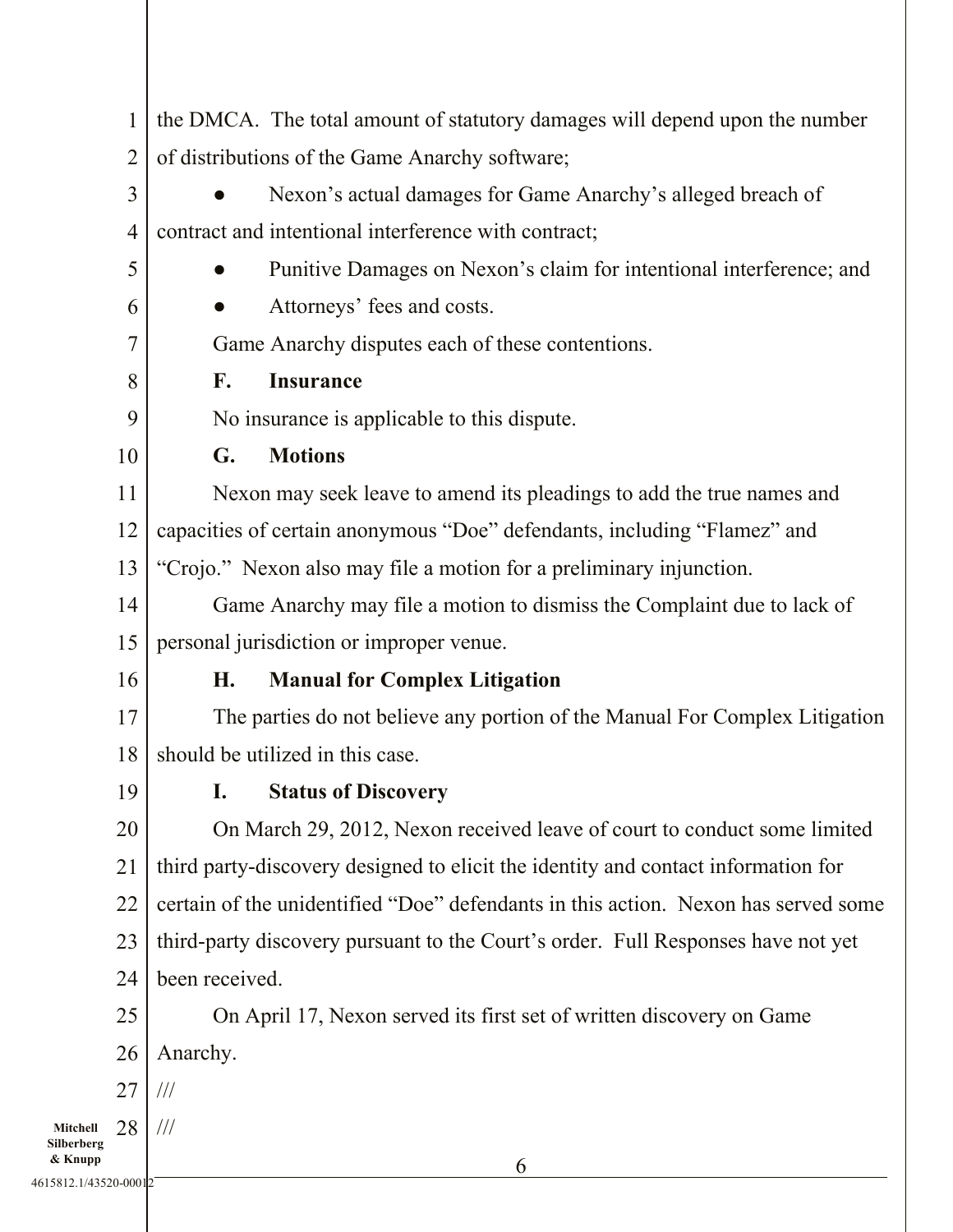1

# J. Discovery Plan

| $\overline{2}$               | The parties agreed to exchange initial disclosures on or before May 15,                               |  |  |
|------------------------------|-------------------------------------------------------------------------------------------------------|--|--|
| 3                            | 2012.                                                                                                 |  |  |
| $\overline{4}$               | Nexon requests a discovery cut-off of February 15, 2013.                                              |  |  |
| 5                            | Game Anarchy requests a discovery cut-off of May 15, 2013.                                            |  |  |
| 6                            | Nexon's Discovery:                                                                                    |  |  |
| $\tau$                       | <b>Nexon's Anticipated Discovery:</b> Nexon anticipates needing discovery                             |  |  |
| 8                            | regarding the following subjects:                                                                     |  |  |
| 9                            | The creation and technical operation of Game Anarchy's software                                       |  |  |
|                              | products, including the means or manner by which they allegedly circumvent<br>10<br>HackShield;<br>11 |  |  |
|                              |                                                                                                       |  |  |
| 12                           | The manner in which Game Anarchy operates, including the structure                                    |  |  |
| 13                           | of the organization, its acquisition of the software products at issue, and its overall               |  |  |
| 14                           | business operations;                                                                                  |  |  |
| 15                           | The number of users of the software products at issue and the amount                                  |  |  |
|                              | of revenue generated by Game Anarchy from these users; and<br>16                                      |  |  |
| 17                           | Game Anarchy's knowledge of the contracts at issue and intent to                                      |  |  |
| 18                           | interfere with those contracts.                                                                       |  |  |
| 19                           | Nexon's Written Discovery: Nexon has served its first set of written                                  |  |  |
| 20                           | discovery requests, as well as its first set of third-party discovery requests. In its                |  |  |
| 21                           | discovery, Nexon has sought:                                                                          |  |  |
| 22                           | Source code, revision logs, and other technical information and data                                  |  |  |
| 23                           | concerning GameAnarchy.                                                                               |  |  |
| 24                           | Documents pertaining to Game Anarchy's alleged circumvention of                                       |  |  |
|                              | HackShield.<br>25<br>26<br>Communications concerning Nexon, Hackshield, Nexon's Terms of              |  |  |
|                              |                                                                                                       |  |  |
| 27                           | Service, and other related topics.                                                                    |  |  |
| 28<br>Mitchell<br>Silberberg | Game Anarchy's website and message board postings.                                                    |  |  |
| & Knupp                      |                                                                                                       |  |  |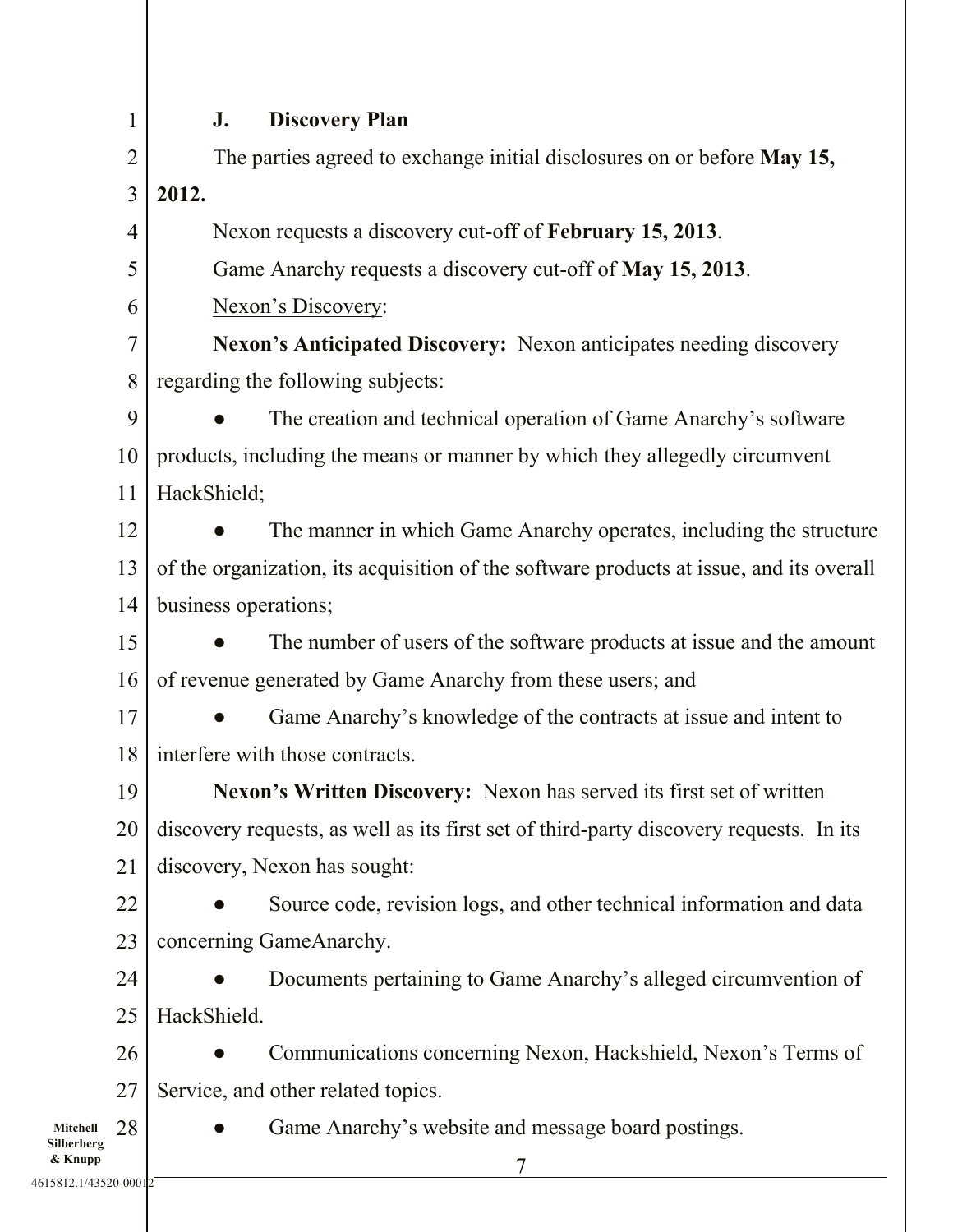1 2 Documents reflecting Game Anarchy's income and expenses in connection with the software products at issue.

3 4 Documents reflecting the number of downloads of the Game Anarchy software.

5 6 Nexon anticipates that, subject to Game Anarchy's cooperation, its written discovery will be complete in the Summer or Fall of 2012.

7 8 9 10 Depositions: Nexon anticipates taking the deposition of David Baker and any other individuals involved in the development or sale of the GameAnarchy software and service. Nexon anticipates that such depositions will take place in the Fall of 2012.

11

Game Anarchy's Discovery

12 13 Game Anarchy's Anticipated Discovery: Game Anarchy anticipates needing discovery regarding the following subjects:

14 15 Source code and other technical information concerning the "Combat" Arms" game and the "HackShield" software;

16 17 Information regarding the history of Nexon's implementation and operation of the "HackShield" software;

- 18 19 Information regarding complaints made to Nexon by "Combat Arms" players;
- 20

21

Actual damages alleged by Nexon; and

The ownership of the copyright in and to the "Combat Arms" game.

22 23 24 Game Anarchy's Written Discovery: Game Anarchy has not issued written discovery requests at this time, but intends to do so after finishing its own investigation into Nexon's allegations.

25 26 27 Depositions: Game Anarchy anticipates taking depositions of Nexon representatives and others most knowledgeable about the issues set forth above, but does not know the identity of such persons.

Mitchell Silberberg & Knupp 28 ///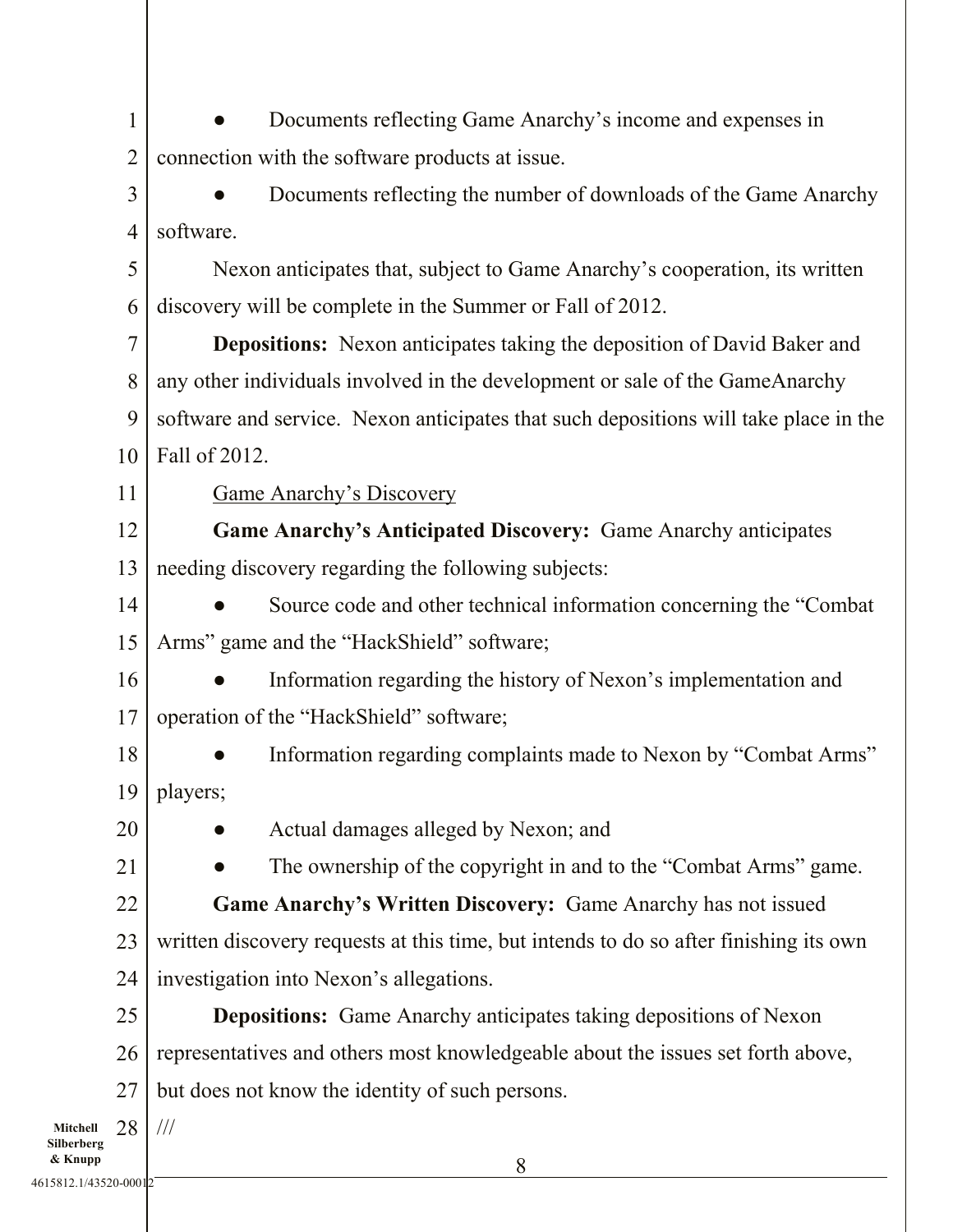1 2 3 4 The parties expect that much of the information at issue will be in electronic format. The parties will agree on the manner of electronic production on a caseby-case basis, with an effort to produce documents in an agreed-upon format where feasible.

5 6 7 8 9 10 11 12 The parties have agreed that privileged communications concerning this litigation (i.e.*,* privileged communications concerning the potential commencement of litigation and privileged communications occurring after the litigation was filed concerning the litigation) do not need to be identified in privilege logs. The parties further agreed that privileged documents should be identified in a privilege log no later than thirty days after the document production to which they are responsive. The parties also agreed that the provisions of Fed. R. Civ. P. 26(b)(5) shall govern with respect to the issue of "clawback" of privileged material.

13

No changes in the discovery rules are required.

14 15 16 The parties have agreed that a stipulated protective order, protecting the confidentiality of certain confidential, sensitive and proprietary information, may be appropriate in this case.

17

24

### K. Dispositive Motions

18 19 20 21 Nexon anticipates filing a motion or motions for summary judgment or partial summary judgment. Nexon believes that it may wish to file an early summary judgment on the narrow issue of Game Anarchy's liability under the DMCA, and subsequent motions on the other issues.

22 23 Game Anarchy may file a motion to dismiss due to this Court's lack of personal jurisdiction or improper venue.

L. Settlement

25 26 The parties have had very preliminary settlement discussions, but have not been able to resolve the action.

Mitchell Silberberg 27 28 Pursuant to Local Rule 16-15.4, the parties agree to ADR Procedure No. 2 (Panel Mediator). The parties are amenable to an early mediation.

& Knupp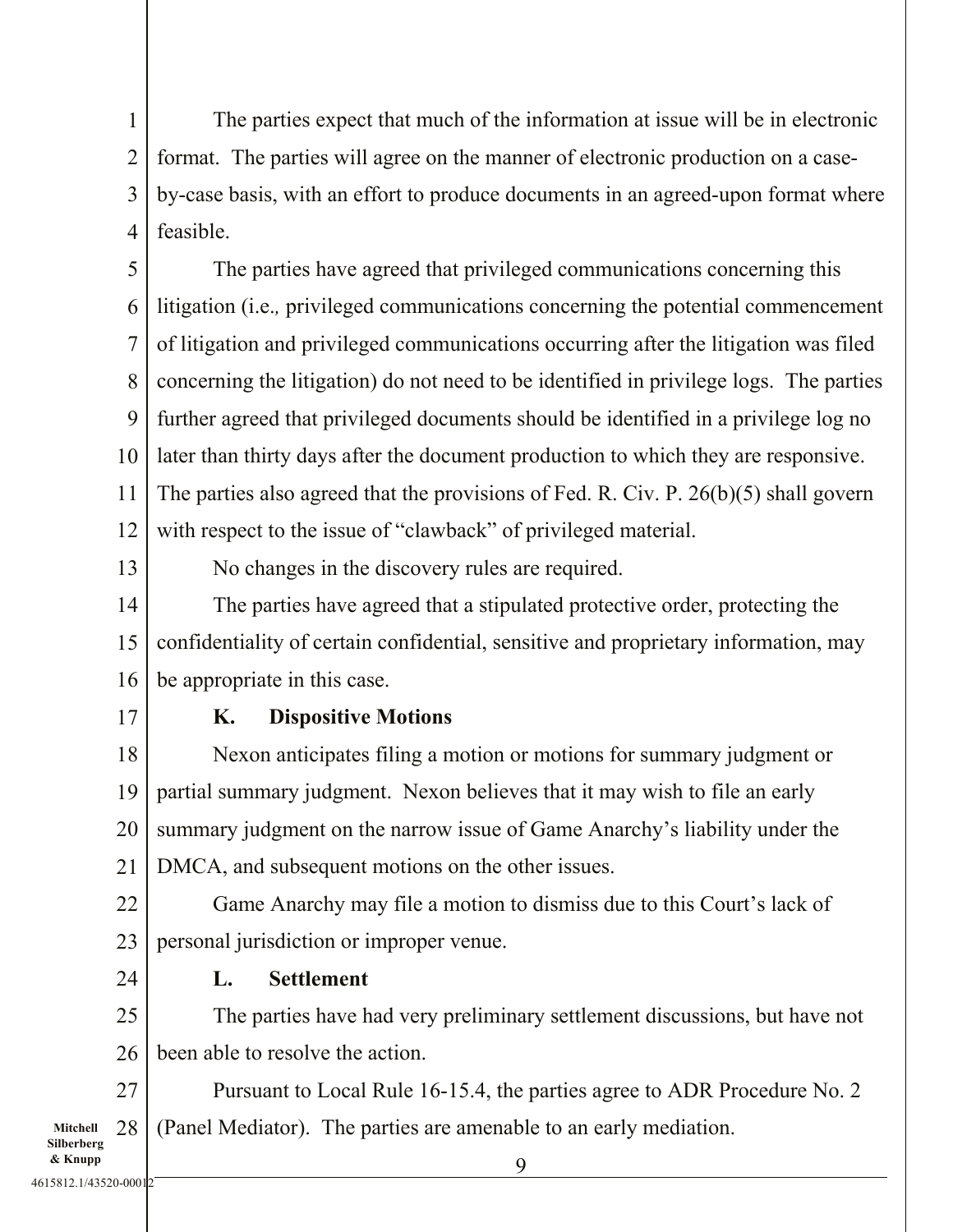|                        | 1               | <b>Trial Estimate</b><br>M.                                                        |  |
|------------------------|-----------------|------------------------------------------------------------------------------------|--|
|                        | $\overline{2}$  | The parties estimate the trial will take 3-5 days, and that trial will be by jury. |  |
|                        | 3               | Each party anticipates calling 4-6 witnesses at trial, including at least one      |  |
|                        | $\overline{4}$  | (and possibly two) expert witnesses.                                               |  |
|                        | 5               | <b>Trial Counsel</b><br>N.                                                         |  |
|                        | 6               | Nexon's trial counsel will be Marc E. Mayer and Karin G. Pagnanelli of             |  |
|                        | 7               | Mitchell Silberberg & Knupp LLP.                                                   |  |
|                        | 8               | Game Anarchy's trial counsel will be determined at a later date.                   |  |
|                        | 9               | <b>Independent Expert or Master</b><br><b>O.</b>                                   |  |
|                        | 10              | The parties do not anticipate that the Court will be required to appoint a         |  |
|                        | 11              | master pursuant to Rule 53 or an independent scientific expert.                    |  |
|                        | 12              | Both parties anticipate presenting testimony from one or more expert               |  |
|                        | 13              | witnesses.                                                                         |  |
|                        | 14              | <b>Proposed Trial Date</b><br><b>P.</b>                                            |  |
|                        | 15              | Nexon proposes that trial be set for May 14, 2013.                                 |  |
|                        | 16              | Game Anarchy proposes that trial be set for November 14, 2013.                     |  |
|                        | 17              | <b>Other Issues</b><br>Q.                                                          |  |
|                        | 18              | Certain potential witnesses (e.g., representatives of NEXON Korea                  |  |
|                        | 19 <sup>1</sup> | Corporation and Ahn Lab, makers of HackShield) are located in South Korea.         |  |
|                        | 20              | Certain procedures may be required for the testimony of such representatives       |  |
|                        | 21              | (including the assistance of a translator). Additionally, it is possible that some |  |
|                        | 22              | relevant documents will be in Korean, thus also requiring the services of a        |  |
|                        | 23              | translator.                                                                        |  |
|                        | 24              | $\frac{1}{1}$                                                                      |  |
|                        | 25              | $/ \! / \! /$                                                                      |  |
|                        | 26              | $/ \! / \! /$                                                                      |  |
|                        | 27              | $\frac{1}{1}$                                                                      |  |
| Mitchell<br>Silberberg | 28              | $\frac{1}{1}$                                                                      |  |
| & Knupp                |                 | 10                                                                                 |  |